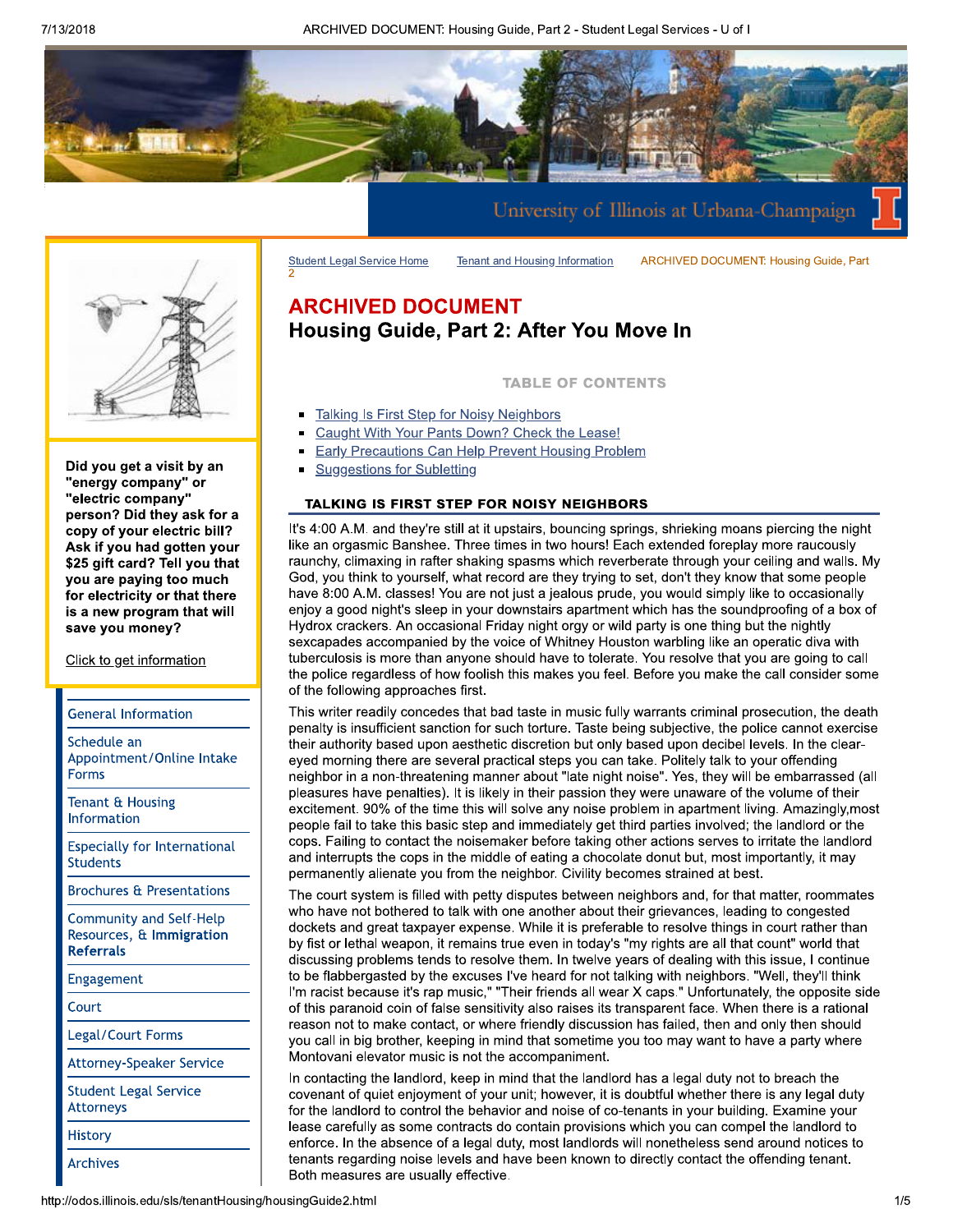#### 7/13/2018

| Maps                                |
|-------------------------------------|
| <b>DMV/Driver Service Facility</b>  |
| Mission Statement/Annual<br>Reports |
| Legal Links                         |
| Contact Us                          |
| Find us on<br>Facebook              |

ARCHIVED DOCUMENT: Housing Guide, Part 2 - Student Legal Services - U of I

As a last resort you should contact the police. Do not make a nuisance of yourself by calling every time you are irritated by some dissonant noise or loud conversation. Keep in mind that you are living in a loud, congested campus community and knew this when you signed your lease. I have had many very studious students confess to me that they cannot sleep in the silent burbs after a semester or two enjoying the campus cacophony of the night. Be tolerant before calling in the gendarmes; but also keep in mind that a noise ordinance exists and is readily enforced, you are not obligated to become a masochist.

Those of you who have just purchased the latest Metallica album do not really have to play it on high volume at 1:00 A.M. The cost of paying a noise ordinance fine of \$155 (Urbana) up to \$300 (Champaign) would allow you to buy at least nine CDs or better yet one nice set of headphones, perhaps even your share of the rent. No, I am not some stuffy gray haired parent giving you a lecture, although I am starting to go a bit bald. I love rock music and it is definitely at its best when played at window shattering levels, but rarely is the penalty worth the pleasure.

The most common question the office is asked is "Where do I get a permit/license to have a party so the cops won't bust me for noise?" Neither Urbana nor Champaign issue party permits for noise, although a license is required if you plan on having more than one keg. Failure to obtain a keg license will result in a \$300 fine for EACH keg on the premises; empties count. The twin cities do not write noise ordinance variances for personal parties. You are wasting your time calling the city for permission to violate this law, although you may be helping the police by letting them know where to go to write their tickets. The best advice I can give you is to maintain sound at humane levels before 10:00 P.M. and after 10:00 P.M. make sure that noise cannot be heard outside of your unit. If you cannot live with this restriction, then please be prepared to make a non-tax deductible contribution to the city treasury.

By: Thomas E. Betz, Staff Attorney

**Top** 

# **CAUGHT WITH YOUR PANTS DOWN? CHECK THE LEASE!**

It's Tuesday at 10 a.m. Your three roommates are in class, luckily you don't have class until 1 p.m. Finally, you have two uninterrupted hours that belong to you and your girlfriend. No snoopers, banging doors, or other interruptions. Together you head for the bedroom and the throes of passion. As your romance enters its final phase you suddenly have a sense of foreboding. No, you haven't forgotten your condom. Your girlfriend whispers, "I don't think we're alone." You quickly grab the blankets in a limp gesture of modesty just as you see the landlord swinging the pass key around his index finger. The landlord proceeds down the hall with prospective tenants for the next school year. Your girlfriend is in shock, you are in a state of impotent rage. All you can scream is, "Whatever happened to privacy? Ever heard of a goddam phone call before you show the place? A loud knock at least would have been appreciated!"

If this scenario even seems remotely familiar you are not alone. While most invasions of tenant privacy are not so graphically extreme as in the above incident, any invasion of your home by uninvited third parties is an interference with your personal solitude and the quiet enjoyment of your tenancy.

Perhaps no single issue produces more emotion and outrage by tenants than the seemingly pervasive abuse of access to apartments exercised by local landlords and their agents. The practice is blithely tolerated by state and local law. Unfortunately, most leases virtually guarantee free access for the landlord, usually without any notice requirement. While many landlords seem to intellectually recognize that a person's home is their castle their hearts still dictate that they own the property and will do as they please, after all tenants are "just kids" and should be good anyway and shouldn't be doing anything that might be embarrassing in the first place. The notion that the landlord might be committing the felony of breaking and entering does not seem to register. What is even more peculiar is that some landlords who enter without notice or even a knock seem to lack the basic animal instinct of self preservation. Could there be a petrified tenant holding a gun, crouched next to the door, who has been awakened by the sound of the door creaking open? I lived as a tenant for many years in Detroit where landlords necessarily developed a keen sense of self-preservation. While Champaign-Urbana is not Detroit, a human instinct of such a profound nature logically should be universal in all landlords.

The privacy protection issue remains bleak in this community, however, Urbana has now legislated a very modest notice requirements as well as setting broad time parameters of when a unit can be shown to prospective tenants. As of April 1, 1994. Privacy is Protected in Urbana. Champaign and Illinois do not provide any statutory protection of tenant privacy, but Illinois continues to recognize the common law Covenant for Quiet Enjoyment.

The Covenant of Quiet Enjoyment minimally protects the tenant's right to possession of the premises in peace without hostile disturbance by landlord. The covenant does not require notice before entry. It protects landlords when they are engaged in non-hostile entries for repairs. maintenance, rent-collection and showings. An excessive number of showings at unreasonable hours could rise to the level of a breach of quiet enjoyment necessitating the tenant to take time consuming legal action in court. The covenant does not establish clear standards of conduct for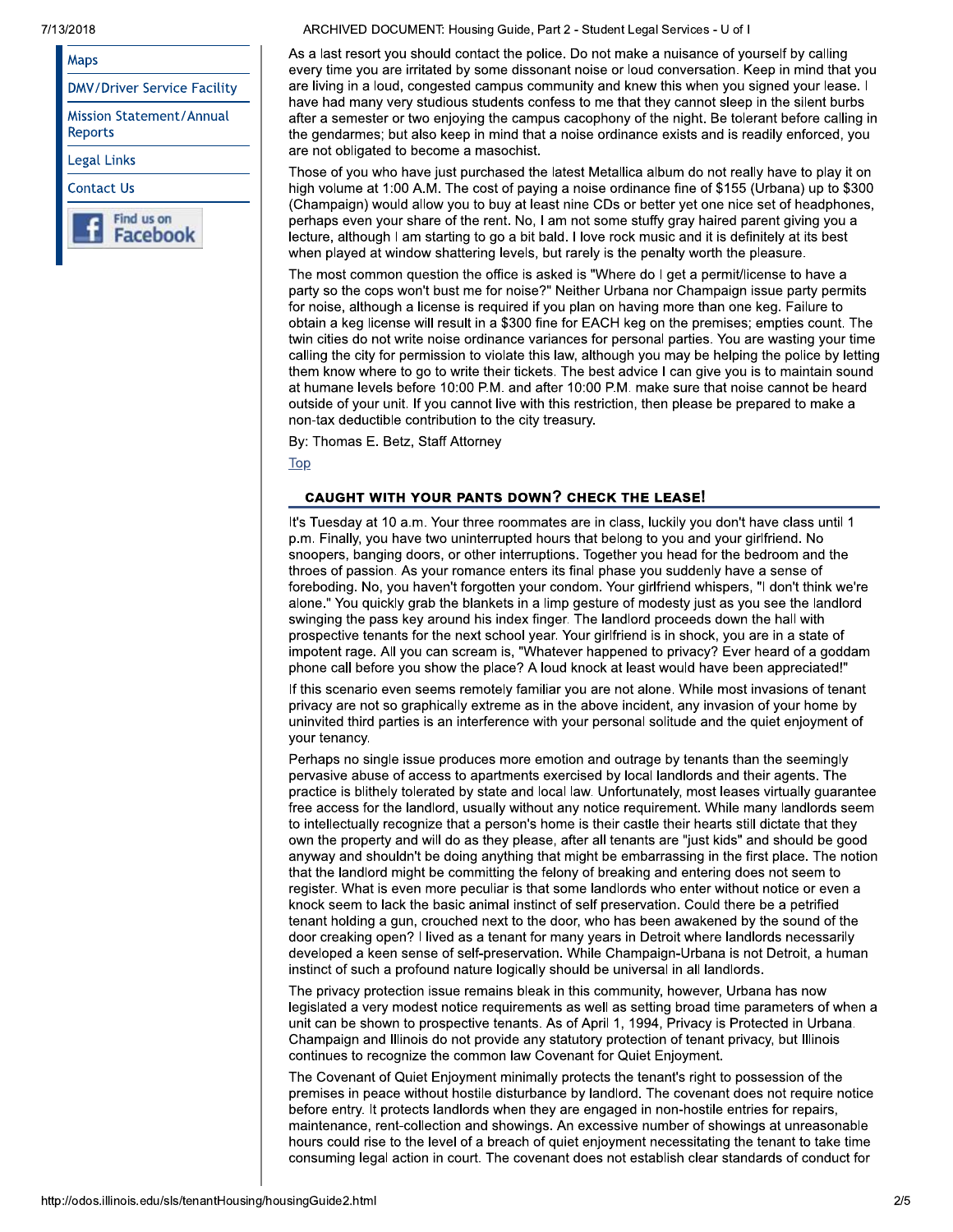landlords and therefore is at best an aspiration for privacy and a mild general deterrent against the most egregious landlord conduct.

Tenants and prospective tenants have several strategies they can take to protect their privacy despite the lack of strong legal protection.

1. As a prospective tenant looking at a unit, carefully observe whether the landlord is knocking before entry. Do the current tenants appear surprised that you are in their unit? If the landlord doesn't respect the current tenants' privacy he won't ensure yours! When the landlord leaves ask the current tenants if their privacy has been respected.

2. Many landlords have drafted leases that contractually provide tenants with notice before entry. This is a positive sign that the landlord recognizes the paramount importance of this issue. Read the provision carefully as often the language is very deceptive, e.g. "Whenever practicable the landlord will provide notice before entry except in cases of emergency, etc." The determination of the meaning of the term "practicable" is at the sole subjective discretion of the landlord. This is not a privacy clause at all. Look for leases that state, "The landlord shall provide 24 hours notice before entry except in cases of ..." This type of provision has a greater likelihood of being enforced in the Courts, but more importantly it is an excellent indicator of the landlord's sensitivity to tenant privacy. Carefully examine the entire lease because even strong privacy clauses are often severely diluted by other clauses of the agreement.

3. Before you sign the lease have it examined at the Tenant Union. That office maintains extensive records of complaints about landlords on all sorts of issues including privacy. Regardless of price and location, it is never necessary to rent from a notoriously poor landlord or even one with a mediocre record when the vast majority of landlords have either a good or excellent history.

4. Many landlords are willing to negotiate a privacy clause into their lease. Those who are totally unwilling to even put a "knock before entry" clause into your lease tend to be landlords who will orally tell you that, "it goes without saying that we respect your privacy." If the landlord won't put it in writing all of the verbal representations become little more than hot air forgotten in the winter breeze. Student Legal Service recommends that all tenants make an effort to secure in writing some form of notice before entry clause in the lease if privacy is of concern. Privacy cannot be negotiated after the lease is signed!

5. If your privacy is invaded, by all means file a complaint with the Tenant Union. At the very least this can protect future tenants but more importantly will often change the landlord's behavior. If the invasion is particularly egregious, i.e. repeated late night entry without any apparent emergency, tenants should not hesitate to contact the police. Unfortunately, it is unlikely that the police will arrest the landlord for what would otherwise be a felony, nonetheless, the landlord probably will not repeat the behavior once your resolve is made apparent and he has to embarrassingly explain the circumstances to the police officer.

It is important that tenants protect their privacy. It is also on balance important that tenants not unreasonably deny landlords access to the unit to make needed repairs and inspections, after all, tenants are the primary beneficiaries of properly maintained property. Mutual respect and courtesy can resolve most privacy conflicts if both landlords and tenants adopt such an outlook. I urge all parties to give this approach a try. It works more often than not.

By: Thomas E. Betz, Staff Attorney

Top

## **EARLY PRECAUTIONS CAN HELP PREVENT HOUSING PROBLEMS**

There is a long and sordid history of campus landlords ripping off tenants' security deposits. Students frequently ask staff attorneys in hindsight what they could have done to avoid the situation. In rare instances, some housing problems are unavoidable, but in most cases even if you have already signed a lease with a landlord of ill repute, you can ameliorate some of the worst consequences by taking some basic steps now.

Many landlords provide check-in sheets. If your landlord does not or will not, then you should visit the Tenant Union to obtain a form. Using the check-in sheet, carefully examine your apartment with a fine toothed comb. If the windows, stove, refrigerator, carpets and walls are not clean, mark this on the sheet even if you are personally willing to tolerate the condition. You will be billed at the end of the lease for everything the market will allow even if you did not cause the condition. Never mark something on the sheet as "OK" unless it really is in good condition. Use a white-glove approach to your check-in sheet inspection; there is no scratch too small or dent too shallow for you not to note specifically on the sheet. If items such as vacuum cleaners. microwaves, etc. are listed on the sheet but are not in the unit, make absolutely sure that you note this on the form.

Once you have completed the form, you should make a dated copy for your permanent records and send a copy to the landlord. Fortunately, most landlords will respond to your check-in sheet and make needed repairs in a reasonable time. Please be aware that during move-in season, landlords' resources are stretched to capacity, and thus, some degree of patience is in order. When you move out at the end of your lease term, your check-in sheet is the best evidence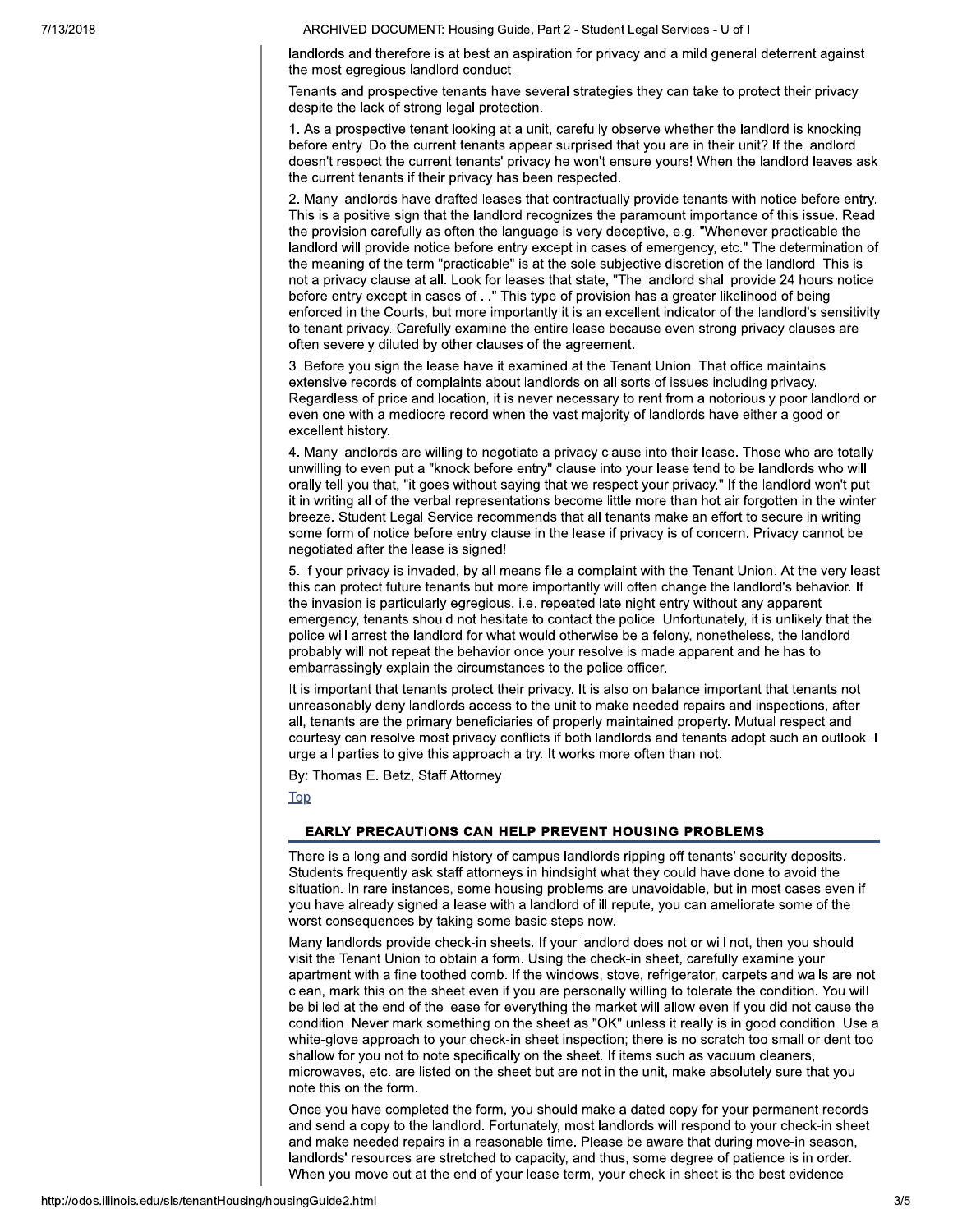available to you against the unscrupulous landlord who deducts from your damage deposit for pre-existing conditions.

When faced with the landlord who takes geological time as opposed to human time to make repairs, you are not without legal weapons, Initially, you should politely request the repair; if this does not produce results in a reasonable time, then you should follow up by sending a written request (saving a dated copy for your files). If the problem is of a serious nature that is potentially hazardous and your repair requests are being received by deaf ears, you should contact the building inspectors of Urbana or Champaign, depending upon where you live. Inspectors usually act in a prompt fashion and have the power to cite the property owner for deficiencies. Most landlords will then cure the condition promptly.

In the City of Urbana, an elaborate legal mechanism for repairing and then deducting from your rent exists. Do not try to repair/deduct unless you obtain legal advice from Student Legal Service or counseling from the Tenant Union. There are many pitfalls to the concept and procedures that must be followed to the letter in order to be successful.

Some housing is essentially uninhabitable. In this situation, do not simply move out and expect your lease to be canceled. You should seek an inspection from building-code enforcement and consult with Student Legal Service regarding whether conditions are sufficient for "constructive" eviction" that will allow you to leave the unit.

After you fill out your check-in sheet, it is wise to re-examine your entire lease. If specific promises can be found within the four corners of the lease, those promises are enforceable in court if the landlord does not uphold his end of the contract. Be aware that although most landlords provide maintenance and repair for their units to protect their investment interest, in the absence of an express covenant of repair in the lease, Illinois law does not impose a general legal duty of maintenance and repair unless or until the necessary repairs give rise to uninhabitable conditions. Most cases will involve a failure to paint the unit, etc. A lawsuit is rarely going to be necessary once you point the promise out to the landlord.

Most tenants will not lose their damage deposits if they fill out a check-in sheet and a check-out sheet when leaving; insist on repairs and do not diminish the value for the property. Your renting experience can be pleasant and uneventful if these basic guidelines are followed.

By: Thomas E. Betz, Staff Attorney

**Top** 

#### **SUGGESTIONS FOR SUBLETTING**

Summer in Champaign not your idea of a good time? Most students agree and flee to more attractive locations. However, those apartment leases go on, and your landlord will expect the rent to be paid even though you are not living in the place.

The solution? Sublet, of course. But before undertaking this project, there are a few things you must be aware of:

#### **CONTINUING LIABILITY**

When you sublet your apartment, you become the sublessor; in other words, you are a kind of landlord. However, you also remain the tenant that you started out to be. Therefore, if your subtenant causes damage, fails to pay rent, or otherwise breaches the lease and can't or won't pay the damages, your landlord can and will hold you responsible. You must be aware of this risk when you sublet and decide if the amount of rent your subtenant is willing to pay will outweigh the financial risk you might be taking in allowing the subtenant to live in your apartment all summer.

#### **SECURITY DEPOSIT**

In most instances, your landlord will not return your security deposit to you until your lease expires and damages can be assessed. When you turn the apartment over to a subtenant, you can not predict what will or won't happen over the course of the summer. Unfortunately, the phenomenon of trashing one's sublet seems to be on the increase locally. Summer sublets are frequently looked upon as sites for a three month orgy of parties, and the results can be disastrous. Even the kindliest landlord will take a dim view of an apartment turned back in August that contains none of the right things--intact furniture, curtains, major appliances--and lots of the wrong things such as beer-soaked carpets, infestations of fleas, cigarette (and other) ashes, furry items in the refrigerator and enough garbage to form an independent landfill. It is very wise to obtain a security deposit from your subtenant (remember, you're a landlord now) to guard against any damage that a person might cause.

#### **WALK THROUGH**

Prior to turning over your apartment to your subtenants, you should conduct a walkthrough of the unit with them and note the condition of the unit as specifically as you can. This way, everyone